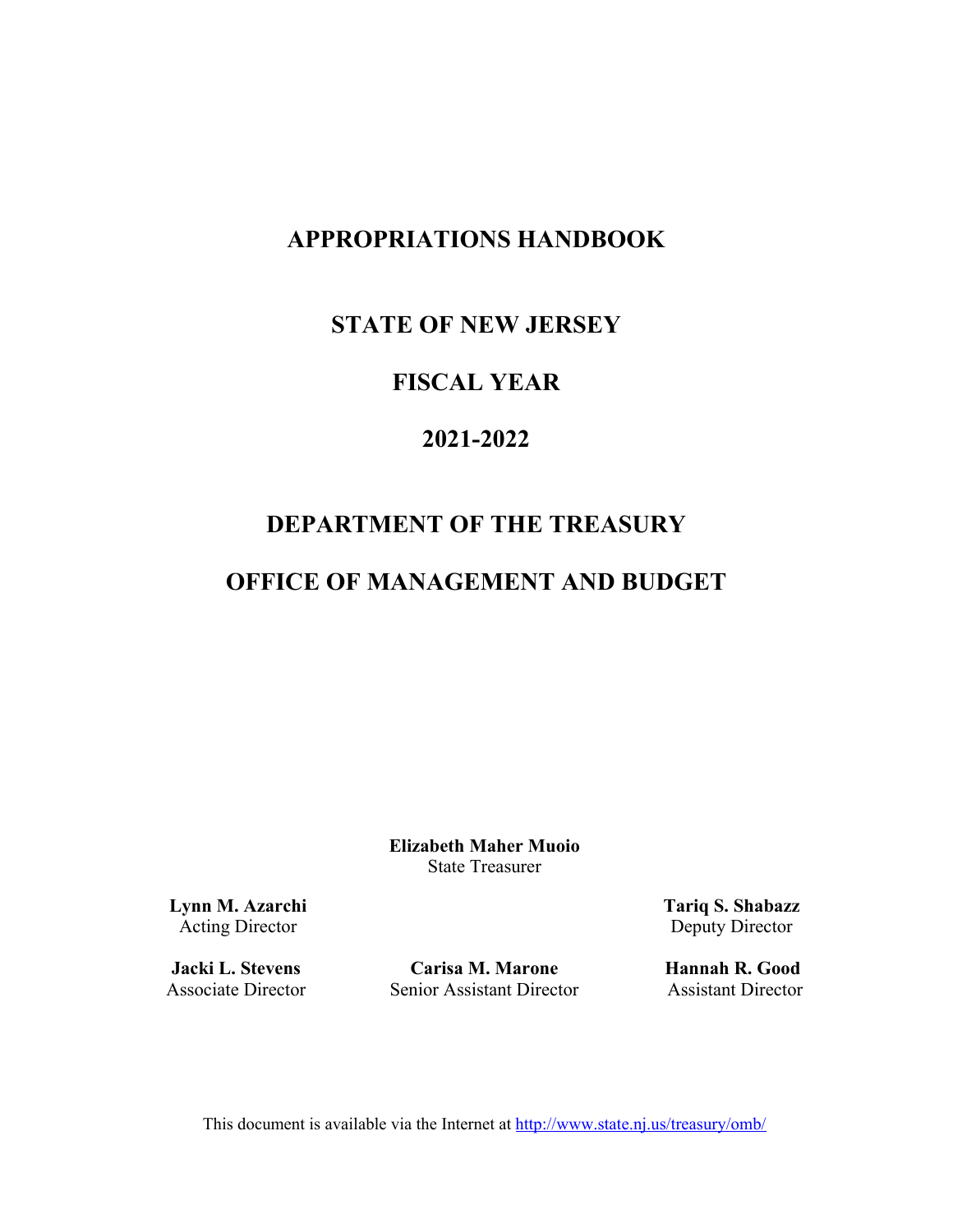#### **NEW JERSEY STATE LEGISLATURE BUDGET AND APPROPRIATIONS COMMITTEES SESSION OF 2021-22**

#### **SENATE BUDGET AND APPROPRIATIONS COMMITTEE**

Paul A. Sarlo (D), 36th District (Parts of Bergen and Passaic), *Chair* Sandra B. Cunningham (D), 31st District (Part of Hudson), *Vice*-*Chair* Dawn Marie Addiego (R), 8th District (Parts of Atlantic, Burlington and Camden) Nilsa I. Cruz-Perez (D), 5th District (Parts of Camden and Gloucester) Patrick J. Diegnan Jr. (D), 18th District (Part of Middlesex) Linda R. Greenstein (D), 14th District (Parts of Mercer and Middlesex) Declan J. O'Scanlon Jr. (R), 13th District (Part of Monmouth) Steven V. Oroho (R), 24th District (All of Sussex, and Parts of Morris and Warren) M. Teresa Ruiz (D), 29th District (Part of Essex) Troy Singleton (D), 7th District (Part of Burlington) Michael L. Testa Jr. (R), 1st District (Parts of Atlantic, Cape May and Cumberland) Samuel D. Thompson (R), 12th District (Parts of Burlington, Middlesex, Monmouth and Ocean)

#### **GENERAL ASSEMBLY BUDGET COMMITTEE**

Eliana Pintor Marin, (D), 29th District (Part of Essex), *Chair* John J. Burzichelli (D), 3rd District (All of Salem, Parts of Cumberland and Gloucester ), *Vice-Chair* Daniel R. Benson (D), 14th District (Parts of Mercer and Middlesex) Robert D. Clifton (R), 12th District (Parts of Burlington, Middlesex, Monmouth and Ocean) Serena DiMaso (R), 13th District (Part of Monmouth) Gordon M. Johnson (D), 37th District (Part of Bergen) John F. McKeon (D), 27th District (Parts of Essex and Morris) Nancy F. Munoz (R), 21st District (Parts of Morris, Somerset and Union) Carol A. Murphy (D), 7th District (Part of Burlington) Verlina Reynolds-Jackson, (D), 15th District (Parts of Hunterdon and Mercer) William W. Spearman, (D), 5th District (Parts of Camden and Gloucester) Benjie E. Wimberly (D), 35th District (Parts of Bergen and Passaic) Harold J. (Hal) Wirths, (R), 24th District (All of Sussex, and Parts of Morris and Warren)

Thomas Koenig, *Legislative Budget and Finance Officer*, Office of Legislative Services Kimberly M. Clemmensen, *Assistant Legislative Budget and Finance Officer*, Office of Legislative Services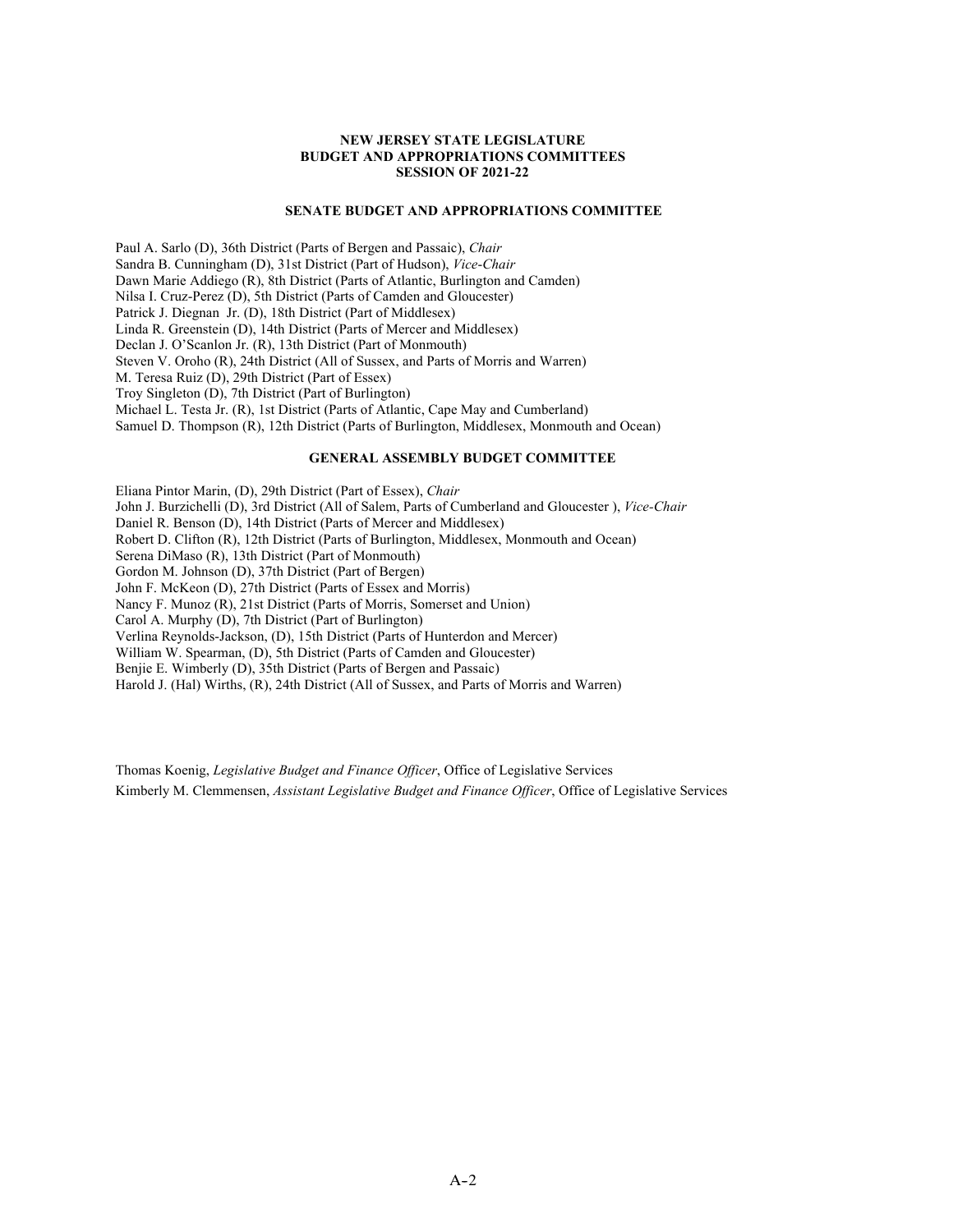### **TABLE OF CONTENTS**

Page

### **REVENUES ANTICIPATED:**

|                                                                                                                                                                                                                                | $A-5$    |
|--------------------------------------------------------------------------------------------------------------------------------------------------------------------------------------------------------------------------------|----------|
|                                                                                                                                                                                                                                | $A-5$    |
|                                                                                                                                                                                                                                | $A - 6$  |
|                                                                                                                                                                                                                                | $A - 10$ |
|                                                                                                                                                                                                                                | $A - 11$ |
|                                                                                                                                                                                                                                | $A - 11$ |
| Casino Revenue Fund (1) respectively respectively respectively and the case of the case of the case of the case of the case of the case of the case of the case of the case of the case of the case of the case of the case of | $A - 11$ |
| Gubernatorial Elections Fund (a) material contract to the contract of the contract of the contract of the contract of the contract of the contract of the contract of the contract of the contract of the contract of the cont | $A - 11$ |
|                                                                                                                                                                                                                                | $A - 11$ |
|                                                                                                                                                                                                                                | $A - 12$ |
|                                                                                                                                                                                                                                |          |

### **APPROPRIATIONS ENACTED:**

| Legislative Branch:      |           |
|--------------------------|-----------|
|                          | $B-1$     |
|                          | $B-1$     |
|                          | $B-1$     |
| <b>Executive Branch:</b> |           |
|                          | $B-5$     |
| Departments of -         |           |
|                          | $B-7$     |
|                          | $B-11$    |
|                          | $B-15$    |
|                          | $B-21$    |
|                          | $B-35$    |
|                          | $B-47$    |
|                          | $B-63$    |
|                          | $B-79$    |
|                          | $B-97$    |
|                          | $B-133$   |
|                          | $B - 143$ |
|                          | $B - 163$ |
|                          | $B-169$   |
|                          | $B - 185$ |
|                          | $B-197$   |
|                          | $B - 221$ |
|                          | $B - 223$ |
| Judicial Branch:         |           |
|                          | $B - 235$ |
|                          | $C-1$     |
|                          | $D-1$     |
|                          | $D-16$    |
|                          | $E-1$     |
| <b>TABLES</b>            |           |
|                          | $F-1$     |
|                          | $F-5$     |